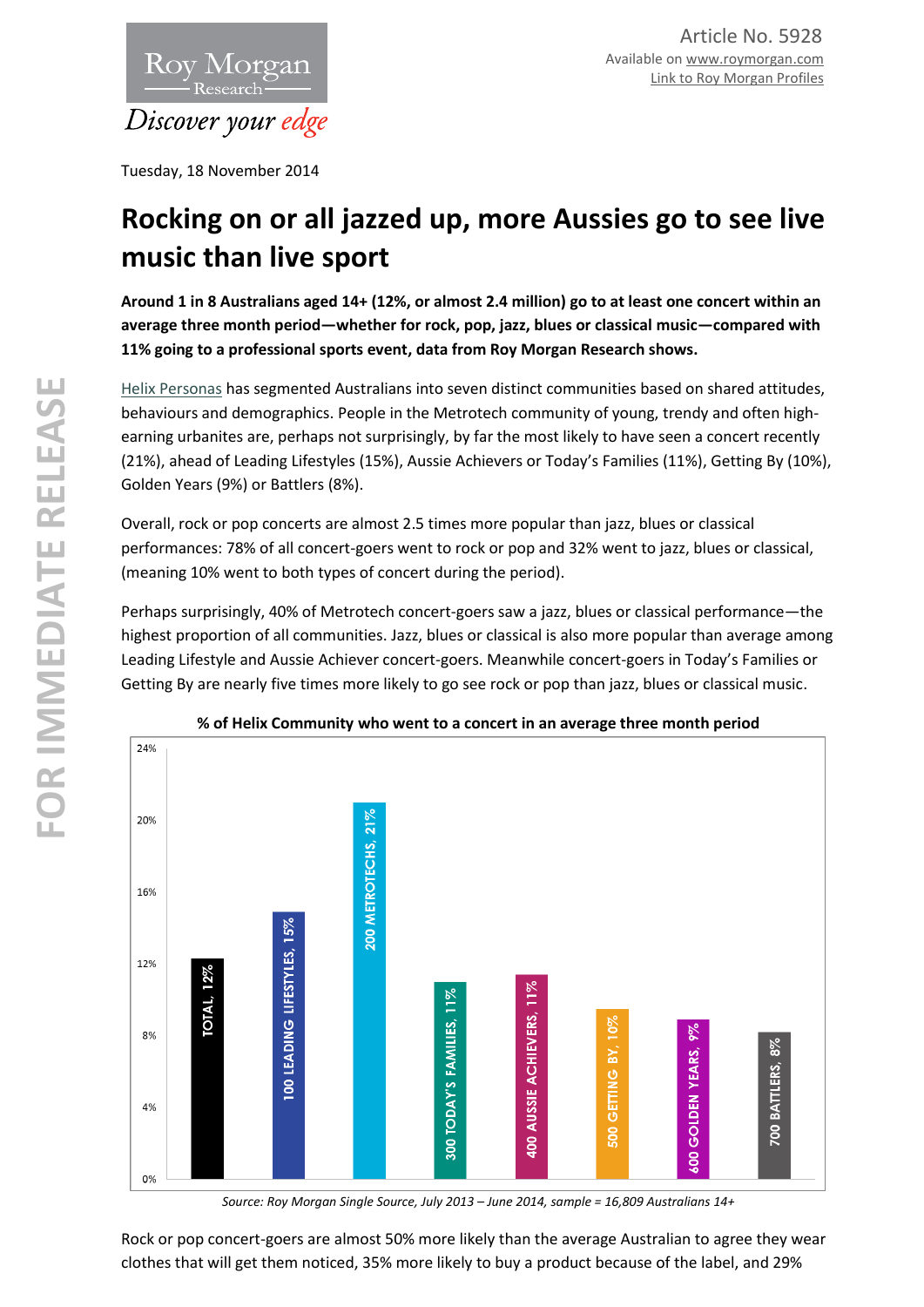more likely to enjoy being with a crowd of people—but are 39% less likely to regularly go to church or other place of worship.

Those who went to a jazz, blues or classical concert are 71% more likely than average to drink wine with their meals, 60% more likely to consider themselves 'a bit of an intellectual', and 40% more likely to say they try to buy organic food.

But funnily enough, attendees at a rock or pop concert are actually almost 20% more likely than those at a jazz, blues or classical concert to think obedience and respect for authority are the most important values children should learn.

# **Norman Morris, Industry Communications Director, Roy Morgan Research, says:**

*"More Australians go to a concert within an average three months than go to a professional sporting event. However those identified as Today's Families or Aussie Achievers are more likely to go see live sport than live music.* 

*"Clearly the biggest fans of live music, Metrotechs are not only more likely to have gone to a concert at all, but they go more often and are more likely to see music across different genres.* 

*"Helix Personas provides the ability to understand and home in on target markets more accurately and effectively than ever before. Everyone from concert promoters to ticketing outlets would do well to get a firm knowledge of the underlying attitude and behaviours (as well as favourite brands and preferred media) of those most likely to attend an event."* 

# **For comments or more information on how to identify, understand and reach different types of Australian concert-goers, please contact**

Vaishali Nagaratnam Telephone: +61 (3) 9224 5309 [Vaishali.Nagaratnam@roymorgan.com](mailto:Vaishali.Nagaratnam@roymorgan.com)

## **Please click on this link to the [Roy Morgan Online Store](http://www.roymorganonlinestore.com/)**

#### **About Roy Morgan Research**

Roy Morgan Research is the largest independent Australian research company, with offices in each state of Australia, as well as in New Zealand, the United States and the United Kingdom. A full service research organisation specialising in omnibus and syndicated data, Roy Morgan Research has over 70 years' experience in collecting objective, independent information on consumers.

### **Margin of Error**

The margin of error to be allowed for in any estimate depends mainly on the number of interviews on which it is based. Margin of error gives indications of the likely range within which estimates would be 95% likely to fall, expressed as the number of percentage points above or below the actual estimate. Allowance for design effects (such as stratification and weighting) should be made as appropriate.

| Sample Size | <b>Percentage Estimate</b> |            |            |           |  |  |
|-------------|----------------------------|------------|------------|-----------|--|--|
|             | 40%-60%                    | 25% or 75% | 10% or 90% | 5% or 95% |  |  |
| 5,000       | ±1.4                       | ±1.2       | ±0.8       | ±0.6      |  |  |
| 7,500       | ±1.1                       | ±1.0       | ±0.7       | ±0.5      |  |  |
| 10,000      | ±1.0                       | ±0.9       | ±0.6       | ±0.4      |  |  |